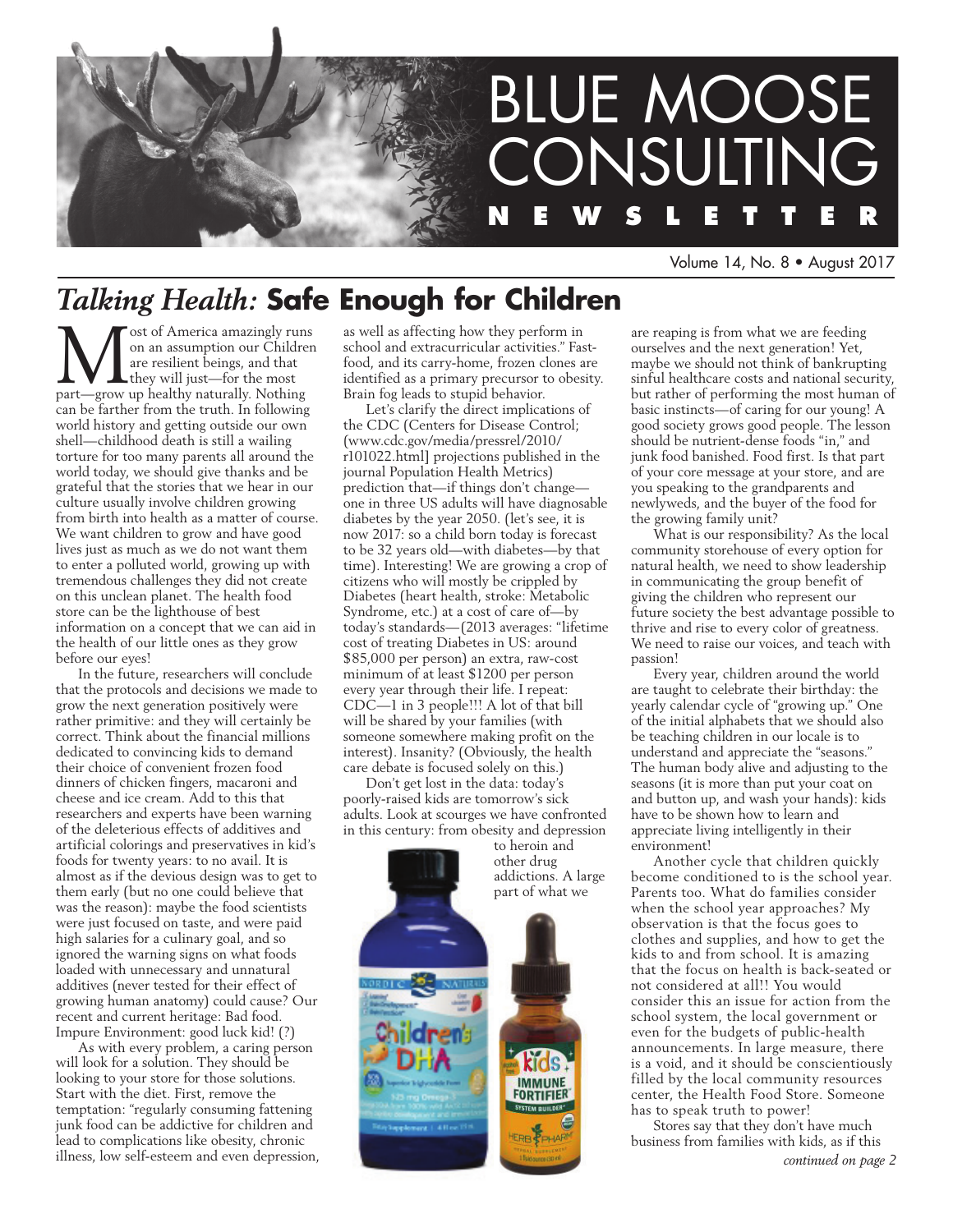# **Safe Enough for Children**

simple excuse is a reason for inaction. The case for new action is clear: stores can become a destination point, if they put attention into the messaging and marketing of the many tools provided in the natural channel for Children's Health and Nutrition. What is the report card on your efforts to prove your Children's Health section being a valuable solution for parent's needs? How can the new shopper learn from what you are presenting? Are you providing messaging, or just a few scattered products? Have you sharpened your own educational presentation, or have you trained your team on important necessary health lessons? School season approaches: time for a seasonal sprucing up of the classroom space.

Yes, the strongest effort may be centered on a good Children's Multiple. **Oxylent**® *Children's Multivitamin Supplement Drink* is bubbly, delicious easyto-encourage and sugar-free. One Bubbly Berry Punch stick-pak daily is a necessity for every child (the product is formulated for children aged 4+). Probably more important is the daily immune-support supplement that will benefit every child every day as they move up the growth chart. This month. **Immune Health Basics'**  *Children's Chewable* is returning, just in time to highlight the concept and get the parents developing healthy habits: "clinically proven immune support.\*" What is your philosophy on promoting Children's

#### **Kids Immune Fortifier™**

**Benefit: helps prepare and restore the immune system\*. A Kids' version of the Daily Immune Builder™.**

*Ingredients:* Certified organic extract blend: Astragalus root (*Astragalus membranaceus*)^, Elderberry fruit (*Sambucus nigra*)^ Echinacea root (*Echinacea purpurea*)^F, Reishi mushroom *(Ganoderma lucidum*)^ Cinnamon bark (C*innamomum aromaticum*)^ *Additional Ingredients:* Certified organic vegetable glycerin & distilled water.

Non-GMO & Gluten-Free, Certified organic by Organic Certifiers. UPC: 090700030834

Description: = ^Certified Organic: F Fresh (undried)

Suggested Use: Shake Well before using Add drops to 2 oz. of water or juice, 2 to 4 times per day. 25-49 pounds: 5 drops 50-74 pounds: 10 drops 75-99 pounds: 15 drops 100+ pounds: 20 drops

Consult a physician for use with children younger than 2 years old. Best taken between meals.

### *continued from page 1* **PRODUCT SPOTLIGHT: HERB PHARM®**

#### **Three super products on-sale through September 30th!: Highlight-time!**

What a versatile, and well-made product!! an Herb-Pharm-quality Turmeric extract, leading a

balanced and functional formula. **Inflamma Response™ liquid extract** Proprietary extract blend: Certified Organically Grown Turmeric rhizome Certified Organically Grown, Fresh Chamomile flower Certified Organically Grown Meadowsweet leaf & flower Certified Organically Grown Licorice root & stolon Sustainably-Wildcrafted, Fresh St. John's Wort flowering top All of the herbs in this formula are individually extracted to ensure a broad spectrum of therapeutic plant compounds. ~\*~\*~\*~\*~\*~\*~~\*~\*~\*~\*~\*~ Children's Sinus health: Seasonal support\* All herbs certified-organic, with Certified organic vegetable glycerin & distilled water.

Non-GMO & Gluten-Free, because it matters **Kids Sinus Samurai**™ alcohol-free liquid extract

Organic extract blend: Stinging Nettle herb, Eyebright flowering herb, Astragalus root, Reishi mushroom, Dandelion whole flowering plant, Ginger rhizome.

~\*~\*~\*~\*~\*~\*~\*~\*~~\*~\*~\*~\*~\*~\*~

Do you want Turmeric-hype. or Herb Pharm®-quality Turmeric for your health-care needs? Extracted with herbal knowledge to access the optimal whole root benefit. **Turmeric vegetarian softgels**

Each vegetarian softgel contains 200 MG of water-extracted, Certified Organic Turmeric (Curcuma longa) root providing 20 mg of curcuminoids, 25 mg of Certified Organic Turmeric root supercritical extract providing 12 mg of tumerones, and 5 mg of Certified Organic Black Pepper (Piper nigrum) supercritical extract.

\* These statements have not been reviewed by the FDA, and are not intended to diagnose or treat any illness or disease.

Immune Health? What have you been doing, and how has it been working? **Herb Pharm**® offers the perfect complement to the Wellmune® WGP beta glucan chewable from Immune Health Basics® with their Certified-Organic and alcohol free *Immune Fortifier*™. This liquid herbal extract has what it takes to support the system before the schoolyard spreads the germs: get strong now!

The Supplemental Basics' Fantastic Four is completed with a quality Omega-3: the basics, the essentials. This month, and through the start of the school year, Nordic Naturals® is offering an excellent Q3 Promo with messaging that will speak to everyone involved in the child-support network. Let's summarize the basics: this Back to School season, we should message the perfect pack of essentials found only in your store! (1) Oxylent® fun Multi, an effervescent drink; (2) **Nordic Naturals**®—the other essential—a EPA/DHA-rich, natural triglyceride Omega-3; (3 + 4) daily immune support, through two purposeful systembuilding preventative health care natural supplements, that will do things unaddressed by any parent's everyday food choices. Food + Supplements = Health. You should therefore delineate the benefit of using both the *Chewable Wellmune*® from Immune Health Basics® and the versatile liquid herb extract *Immune Fortifier*™ from Herb Pharm®.

Math it out: yes, this is a serious investment. Admit the facts: a healthy child —growing and learning— is more important than a stacked College Fund, or shopping for the highest-priced health care package (not that these concerns should not be factored in as essential in Family

Planning). But first, deal with the child, growing in the moment. Bring health forward today! Create new habits that focus squarely on health:  $1, 2, 3 + 4$ . \$60-a-month for prevention: worth more than that premier-movie subscription or secret-ingredient, seasonal pumpkin-spiced latte. More than designer sneakers or the hottest video game. Remind parents to act like guardians, and not shopping concierges or entertainment junkies. You have to create the message and illuminate the education! Every family deserves to be presented the optimal health protocol for optimal children's health. You of course could be smart and create additional support to the budgeting of your communities' families by offering discount incentives for Kids Health packages. Ongoing deals for the best choices in your store: and ask people to spread the word. Foundational health protocols, solid and easy to understand, in your store: and we have other good things here too!!

Talk with your BMC Rep about expanding from this nutritional core-health Pre-School package.

For kids, yes, important things come in small packages. No store is too small to dedicate 2-3 shelves—enticingly presented—so that parents can shop smartly, learn options, understand tools available to them, and buy monthly to create new health norms for the dietary supplementation needs of those living in their homes. The beauty of the Children's Health Market is that you don't need protein-sized shelves to offer an amazing spectrum of choices. Oxylent®: one SKU double or triple-faced; Nordic Naturals®:

*continued on page 6*

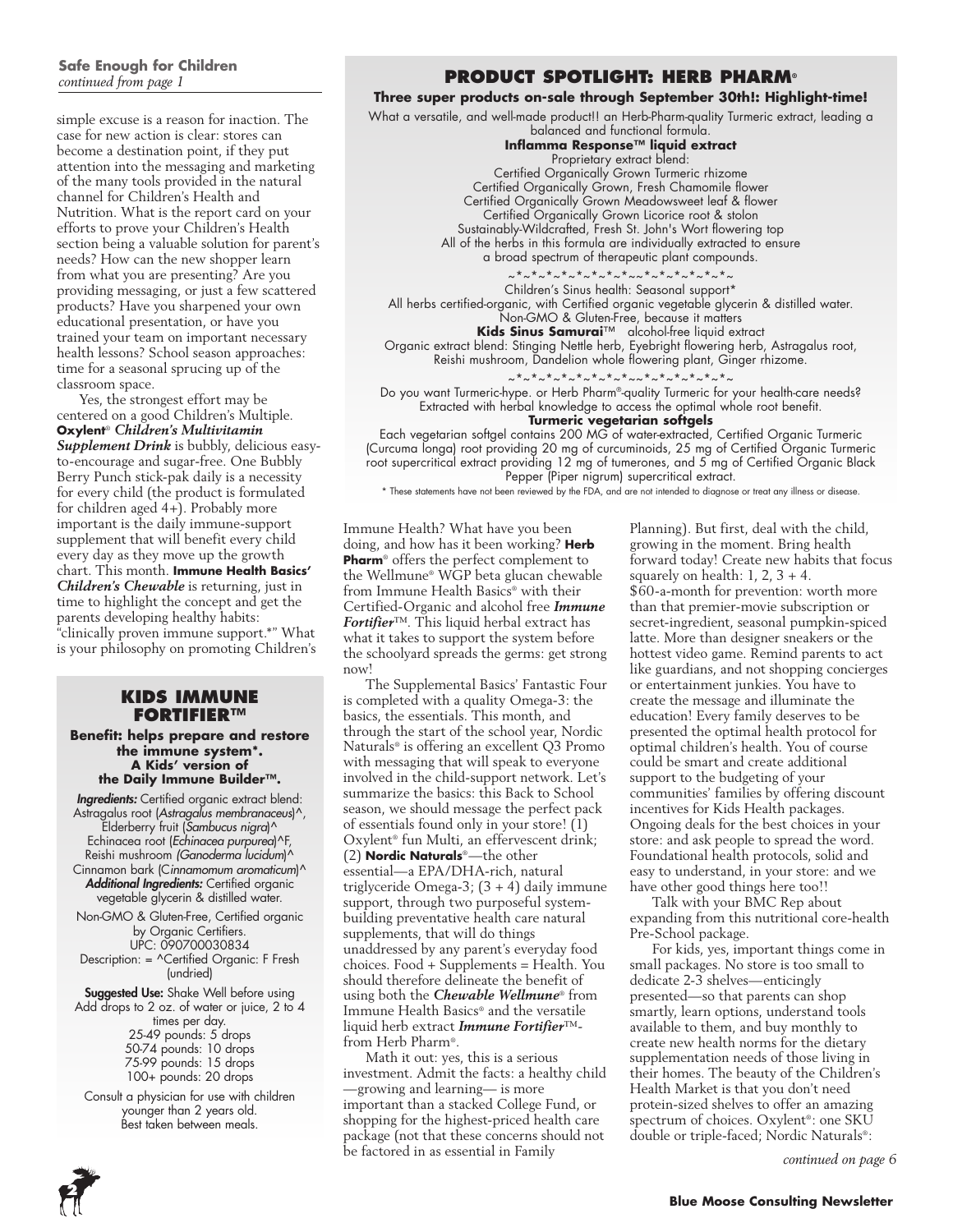

**Nurturing Naturally Since 1987** 

### **AUGUST Promotions***:*  **20% OFF select OTC formulas**

Liquid or Pellet complexes listed below^ (Qty 4+ per SKU)

~ Shelf tags announcing the sale included with your order

**(4) Homeopathic OTC Formulas**

While the Liquid Homeopathic Extracts (1 oz.) are the bestsellers, consider Pellets too!

PELLETS: 1 oz. glass bottle of pellets.[625-675 pellets by weight]

#### **• Breast Help • Hives ~ Rashes • Parasites • Muscle Ease**

~~~~~~~~~~~~~~~~~~ *Breast Help [N064] -* for symptoms associated with breast conditions as well as the discomfort experienced by nursing mothers.

Hives ~ Rashes [N043] - for symptoms associated with hives + other allergic skin reactions such as burning, itching, redness, swelling and discomfort. *Muscle Ease [N037] -* for symptoms associated with muscle discomfort such as bruising, pain, soreness, stiffness, spasms and weakness.

Parasites [N053] - for associated symptoms such as bloating, fatigue, itching, nausea, teeth grinding, increased appetite and intestinal dysfunction.

~~~~~~~~~~~~~~ **HAPPY ANNVERSARY!! a Time to Celebrate Homeopathy** ~ Newton 30th Anniversary Celebration Giveaway details:

NEWTON Homeopathics is giving away prizes throughout 2017 to celebrate our 30th anniversary: open to retail customers too

Another perfect way to highlight Homeopathy during Newton's 30th Anniversary: Book release: Healing with Clinical Homeopathy: the Life, Vision, Genius and Legacy of Dr. Luc Chaltin, by Marge Roberts {2017} 200 pages print version.

\$14.99, also available as an ebook: \$7.00 wholesale in every format. ~~~~~~~~~~~~~~~~~~

*Time to stock up for the Change is Season* **~ Jump Start your Health KITS buy 6 at 20% OFF always**



**AUGUST Specials— These are Perfect summertime Promos Mix & Match Selected items 12 min for 15% off 24 max for 20% off** • Daily Greens powder 4 oz. + 8 oz. • Daily Greens 120 tabs • Herbal Aloe Herbal Detox PLUS 16 oz. + 32 oz. • Herbal Aloe Ear Wash 1 oz.

JUST EXTENDED: like a summer team.... Aloe Skin Gel is added to this Promotion, extending from now through August 31st • Aloe Skin Gel & Herbs 4 oz. + 8 oz.

Start momentum for a great end-of-summer detox to strengthen the immune system for the upcoming Winter season: Promote Prevention now

*Herbal Aloe Herbal Detox PLUS:* Ingredients of Proprietary Formula (1 oz.): Organic Whole Leaf Aloe Barbadensis Juice Concentrate (unfiltered with no water added), Ginseng-Panax Quinquifolia extract, Pau d'Arco Bark extract, Burdock Root extract, Astragalus Root extract, Chamomile extract, Red Clover Tops extract, Sheep Sorrel extract, Turkey Rhubarb extract, Milk Thistle, Cat's Claw. Apple & Lemon Lime Juice Concentrates. Food Grade Preservatives - Sodium Benzoate & Potassium Sorbate, Stevia, Citric Acid. ActivAloe Certified. Laboratory

tested for Quality & Potency. Satisfaction Guaranteed. One oz. daily!<br>**Healthy & Slim Daily Greens Formula:** in powder and tablets. Contain the highest<br>2) concentration of Gluten-Free Certified Organic Greens + Vegetables servings) than other product blends on the market. A super value. The clean formula<br>also avoids potential irritants, fillers + allergens. This great tasting alkalinizing formula<br>is a delicious way to increase daily Veggie smoothies. Formulated for all: adults, children, teenagers, seniors, athletes – even safe for<br>pets! 6,850 mg of greens per 2 tablespoons from 12 Daily Greens A delicious way to<br>nutrition: Organic Green Food Powder Blend: 7

Certified Organic Barley Grass Juice, Certified Organic Wheat Grass, Organic Parsley juice, Organic Alfalfa, Organic Chlorella-Cracked Cell, Spirulina, Certified Organic Whole Leaf Aloe Vera. Vegetable Herbal Blend: Kale, Asparagus, Watercress, Dandelion Greens & Roots, Broccoli Sprouts, Beet Root Powder. Green Papaya, Carob, Nopal Cactus, Bamboo, Atlantic Kelp, Amlaki (Vitamin C), Sesame Seed Husk, 100% Pineapple & Papaya Juice Concentrate and Stevia.

August Education opportunity: **"Why Aloe for Gluten Intolerance?"** 30-minute Health talk with Karen Masterson Koch. Monday August 07 4:30- 5 PM EST *Aloe Life # 1 Herbal Superfood*



**Turmeric and Inflamma Response™ PROMO** *Great Deals + possible deep-discounts on many items now through September 30th* 

### **It is easy to get 25% OFF items & even easier to get 20% OFF for 60 days!**

HOW TO BUY AND SAVE PROMO PARAMETERS for the two promo brackets: featured + bonus products: Turmeric and Inflamma Response™

MIX & MATCH any 12-24 of the 'Featured Products' for a **20%** discount MIX & MATCH any 25 + of the 'Featured Products' for a **25%** discount BONUS: Meet the parameters from the Featured Products and you can then choose from a selection of Bonus Products (listed below) that will qualify^ for the same discount as the Featured Products on your order. No minimums. Promo applies to  $1, 2 + 4$  oz. sizes

GROW BUSINESS with these items: **FEATURED PRODUCTS:** [through September 30TH] **Turmeric and Inflamma Response™ PROMO**  \* Turmeric liquid extract 1 oz., 2 oz., 4 oz. \* Inflamma Response™ liquid extract 1 oz., 2 oz., 4 oz. **BONUS PRODUCTS:** 

**Turmeric and Inflamma Response™ PROMO** through September 30 WOW, look at ALL the sale items \* Liquid extracts + Formulas: ~ Arnica Oil^ ~ Trauma Oil^ ~ Joint & Muscle Rub^ ~ Cayenne extract\* ~ Ginger extract\* ~ Turmeric vegetarian softgels, 60s

~ Kids Sinus Samurai\* (Certified-Organic: alcohol-free) ~ Stinging Nettle extract\* ~ Stinging Nettle glycerite\*

~ Pollen Defense 1 oz., 2 oz. + 4 oz. liquid extracts ^ 1 oz. + 4 oz. liquid extracts/topical \* 1 oz. + 4 oz. liquid extracts  $~^{*}$ 

**More on herbs everyday: stay tuned.**  The pictures are beautiful: harvesting the good stuff https://www.instagram.com/herbpharm/ https://www.facebook.com/HerbPharm https://twitter.com/herbpharmoregon

*Made of plants and ethical choices™*

Not represented by BMC in<sup>\*</sup>NJ



**Q3 2017 Retail Promotional Focus: through Sept. 30, 2017 Every Kid Needs Omega**

Brain development. Vision. Cognition and learning. Emotional well-being. Omega-3s are ideal nutrients<br>for children of every age. Beginning before birth, and throughout our lives, each of us deserve these essential fats! For school aged children in particular, experts recommend omega-3 DHA to maintain<br>optimal growth and development. Nordic Naturals® natural fruit-flavored omega-3 products are<br>developed with children's uniqu

products exclusively Arctic cod, Nordic's children's products are fresh, pure and potent.<br> **Plan now + message strong: Back to School means Back to Essential!**<br>
Back to School is the 2nd highest spending holiday period of

• Nordic Berries™ • Vitamin D Gummies • Vitamin C Gummies • Probiotic Gummies Kids... and more: let's work together!!

**Every Child Needs Omega-3s Q3 Promotion**

**25% off**, 5 cases minimum, 15 cases maximum, mix and match full case packs. One order per location, once a month. Must have off shelf placement. ~\*~\*~\*~\*~\*~\*~\*~\*~\*~\*~\*~\*~\*

**RECENT PRODUCTS: new placement deals apply!**

~ NEW! Bigger Stronger Better has gotten better The 2x LINE offers 80% concentrate + 90+% natural--triglyceride form

Nordic Purity & Freshness: the best fish oil in the world<br>\* **Ultimate Omega® 2x with D3** 60 softgels \* **Ultimate Omega® 2x mini** 60 softgels

\* Ultimate Omega® 2x mini with D3 60 softgels

**More NEW ITEMS: Fish Oils Formulas, CoQ10s & Gummies**

\* CoQ10 Gummies ~ strawberry-flavored gummies 60 ct.

\* Vitamin D3 + K2 Gummies (pomegranate taste, pectin-based and gelatin-free) \* NEW! larger size Ultimate Omega® + CoQ10 now 60 and 120 ct. \* Omega Memory® 60 softgels with natural triglyceride fish oil, Phosphatidylcholine (herring roe), Longvida® Curcumin Extract & Huperzine A \* Omega Curcumin® (60 ct.) ~ concentrated Omega-3s + potent antioxidants

with fish oil, Longvida® Curcumin extract, Reduced Glutathione and NAC **The Nordic Flora Probiotics Family!** 

\* Nordic Flora™ Probiotics (shelf stable + in boxes w/ plenty of info); MAP-compliant \* Dairy-Free \* Vegan (AVA certified) \* non-GMO verified

Not represented by BMC in NJ, NC, SC, VA, WV & Philadelphia area ~ Nordic Flora™ Daily ~ Nordic Flora™ Comfort ~ Nordic Flora™ Probiotics Woman

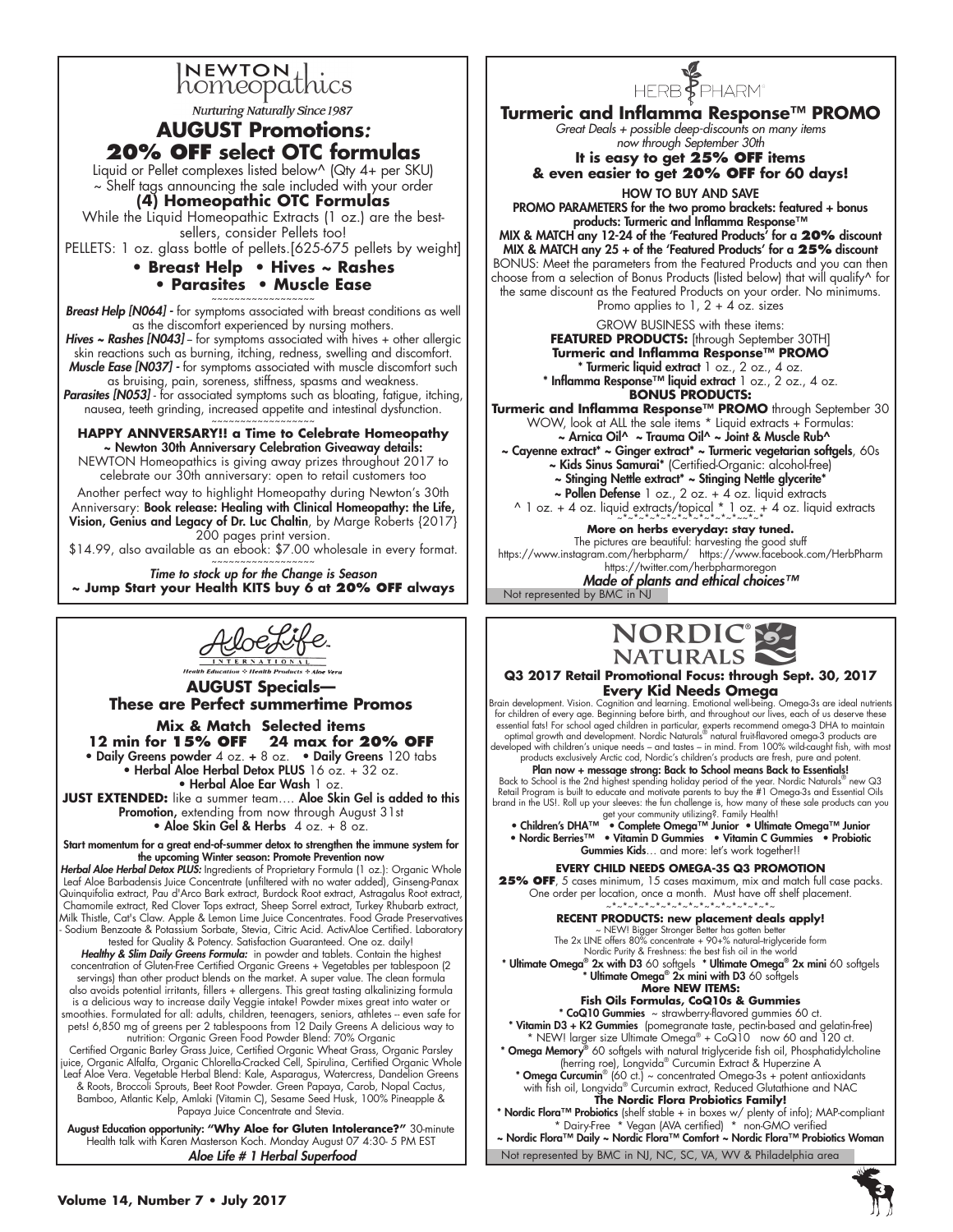### JUVO **Encourage the practice of 'instant Picnic'** Organic, raw + freeze-dried; No matter what the temperature outside! A good meal should always be within reach. Especially, at the check-out counter **JUVO Raw Meal packets** (10 packets per box) \* Organic Raw Meal packets \* JUVO Fantastic Berry packets \* NEW JUVO Raw Meal Green Apple \* NEW JUVO Raw Meal Vanilla Chai wholesale \$23.99 MSRP \$39.99 {or, a \$4 "Truly Happy~meal"} \* Raw Green Protein packets Wholesale \$25.79 MSRP \$42.99. USDA Certified Organic + Circle K kosher-certified. 23 grams of protein per

serving, from plant proteins: brown rice, hemp, spirulina, quinoa, millet, amaranth, flax seed

All JUVO products are protected by MAP-pricing

*Raw, Organic, Whole, Non-GMO. Oncologist Formulated*

# **Farewell**

We say Goodbye to Bluebonnet Nutrition, and thank them for the opportunities they offered BMC to promote optimal health for 14 years through their product: excellent products for our industry.

Thanks for helping to raise Blue Moose Consulting from humble beginnings to the status of the most driven and store-oriented Brokerage in the country. You provided me my first opportunity, and I will always be grateful You took a chance on me as I started BMC and I hope that I proved myself by helping to grow your company

We will now carry our mission forward, with a smile, and with thanks for the experiences and friendships.

OXYLENT BREA **AUGUST Promotion: Back to School 15% OFF** \$150 minimum\* **• Children's Oxylent®** • Sparkling Berries 30 ct. • Sparkling Mandarin 30 ct. • Sparkling Blackberry Pomegranate 30 ct. • Sparkling Berries 30-day canister • Sparkling Mandarin 30-day canister • Sparkling Blackberry Pomegranate 30-day canister ~\*~\*~\*~\*~\*~\*~\*~\*~\*~\*~\*~ **MORE DEALS: NEW PROMO OFFERS through Aug. 31** For Independent Retailers Only. (Offer can be combined with another order to achieve free shipping, discounts cannot be combined) **A. Immune Oxylent® 25% OFF Promo** Immune-Boosting Effervescent Supplement Drink Boost, Maintain & Support your Immune System **Buy 3 of Each Immune Oxylent® Flavors & Receive 25% OFF!** 30-single serving stick packet boxes; MSRP \$25.95 • Tangerine Lemon Boost • Raspberry Lemon Boost

• Blackberry Lemon Boost \* Vitamins, Minerals + Antioxidants to Support Immunity^ \* Vitamins C & D, Zinc + Raw Coconut Powder!

Albion® Minerals! Vitamin C, as calcium ascorbate + acerola fruit juice powder Minimum 3 of each or 9 total to receive the discount;

Maximum 9 of each or 27 total. Free Shipping at \$200. 25% OFF cost is \$11.53. Order Total of 9 boxes = \$103.77 Order Total of 27 boxes = \$311.31 + FREE SHIPPING **B. Adult Canister 25% OFF Promo** 

(Sparking Berries & Sparkling Blackberry Pomegranate ONLY) **Buy 3 of Each Oxylent® Berries + Blackberry Pomegranate 30-serving Canisters ONLY & Receive** 

**25% OFF!** Minimum 3 of each or 6 total to receive the discount; Maximum 9 of each or 18 total. Free Shipping at \$200. 25% OFF cost is \$13.48. Order Total of 6 boxes = \$80.88 Order Total of 18 boxes = \$242.64 + FREE SHIPPING

these statements have not been reviewed by the FDA, and are not intended to diagnose or treat any illness or disease. \* Standard shipping structure applies



*The Hair Doc Company since 1979, the oldest + largest provider of Finest Quality Natural Hair, Body & Skin Care Products!*

#### **GO GREEN WITH US^ 100% BAMBOO Wood used for most of our styles in Wood-handle Products.**  Makers of

The Green Brush® by Bass Brushes® ^All Paper Packaging is Biodegradable + made with Recycled paper.

~~~~~~~~~~~~~~~~~~~~~ Also providing Styling Brushes, Cosmetic Brushes, The Shaving Brush Collection, The Baby Collection, The Foot & Back Collection. Manicure Implements … + Power Hair Clamps +

The Bass Pet Grooming Collection EMAIL ADDRESS: for sending in orders or credit requests: orders@ bassbrushes.com

*The Hair Doc Company: makers of The Green Brush® by Bass Brushes®* Manufacturer. Importer. Distributor

# Dr. Ohhira's Probiotics **A very good read!**

If you work in natural health, you need to understand the advancements in Glutathione. If you understand Glutathione, you will embrace Lactobacillus fermentum ME-3 found in Reg'Activ®

http://essentialformulas.com/products/reg-activ/

Dr. Ross Pelton wrote an article titled Lactobacillus fermentum ME-3: A New Era in Glutathione Therapy, which was published in the June 2017 issue of the Townsend Letter. In this article, he reviews the discovery of Lactobacillus fermentum ME-3 which is a strain of

probiotic bacteria that synthesizes glutathione. The article also reviews the following important features of glutathione: the body's most important antioxidant, its regulation of detoxification and its requirement in immune function.: http://www.townsendletter.com/ June2017/glutathione0617.html

A Probiotic Strain that Makes Antioxidants Discover Lactobacillus fermentum ME-3: Powerful Effects for Cardio, Detox, and Immune

System Wellness.<sup>\*</sup>

#### **Reg´Activ® Detox & Liver Health™ Reg´Activ® Immune & Vitality™ Reg´Activ® Cardio & Wellness™**

#### **What's In A Name?**

The brand name Reg´Activ® was created from the words "Active Regeneration." This expresses what occurs when the patented probiotic Lactobacillus fermentum ME-3 remarkably produces and recycles Glutathione, the "Master Antioxidant," resulting in higher levels of active glutathione functioning in the body for a longer period of time.\*

these statements have not been reviewed by the FDA are not intended to diagnose or treat any illness or disease.



The best lip balm for the world **August Independent-store Promotion: Back to School 15% OFF invoice** direct orders only

**• Specialty Lip Balms**

organic, fair trade and non-GMO.<br>Convertible Displays 36 ct.<br>**~ Gold** w/baobab oil ~ Hemp w/Manitoba Harvest hemp seed oil. Vanilla ~ Medicinal w/tea tree, camphor, lemon balm + calendula ~ Bee Free Vegan Lip Balms. .15 oz tube: candelilla wax with organic, Fair Trade

Certified™ cocoa butter and coconut oil Bee Free Lemon-Lime, 36 ct. convertible display \* Bee Free 24 ct. convertible displays: 4 flavors \* Sweet Mint \* Superfruit \* Unscented \* Lemon Lime

#### **• Pure & Simple Lip Balms**

Organic 100% edible 3 flavors! .15oz lip balm tubes contain 30% less plastic than regular lip balm tubes helping us all to reduce our plastic footprint.1% of sales will be donated to Pencils of Promise. www.pencilsofpromise.org. This is communicated on pack and on each lip balm label. Convertible displays, 24 ct \* Coconut \* Raspberry \* Vanilla

**• Eco Tint in a choice of six [6] shades.** Convertible display: 36 ct.~ 6 of each color all 0.15 oz recyclable plastic tubes **Be an eco-beauty!** Sleek, black oval tube packaging<br>Fair Trade Certified™ Organic Cocoa Butter, Fair Trade Certified™ Organic Coconut Oil, Organic Argan Oil + Aloe Vera harmonize with natural earth minerals to provide a smooth glide & a beautiful shimmering glow. The entire line is Fair Trade Certified™, carmine free, GMO free, gluten free, cruelty free and made with 100% renewable energy offsets. Perfect for that switch from work to evening, or any time to freshen up. Eco Tints by Eco Lips moisturize lips and provide a sheer tint: \* Rose Quartz \* Plush Red \* Mocha Velvet \* Moonstone \* Coralyte \* Sugar Plum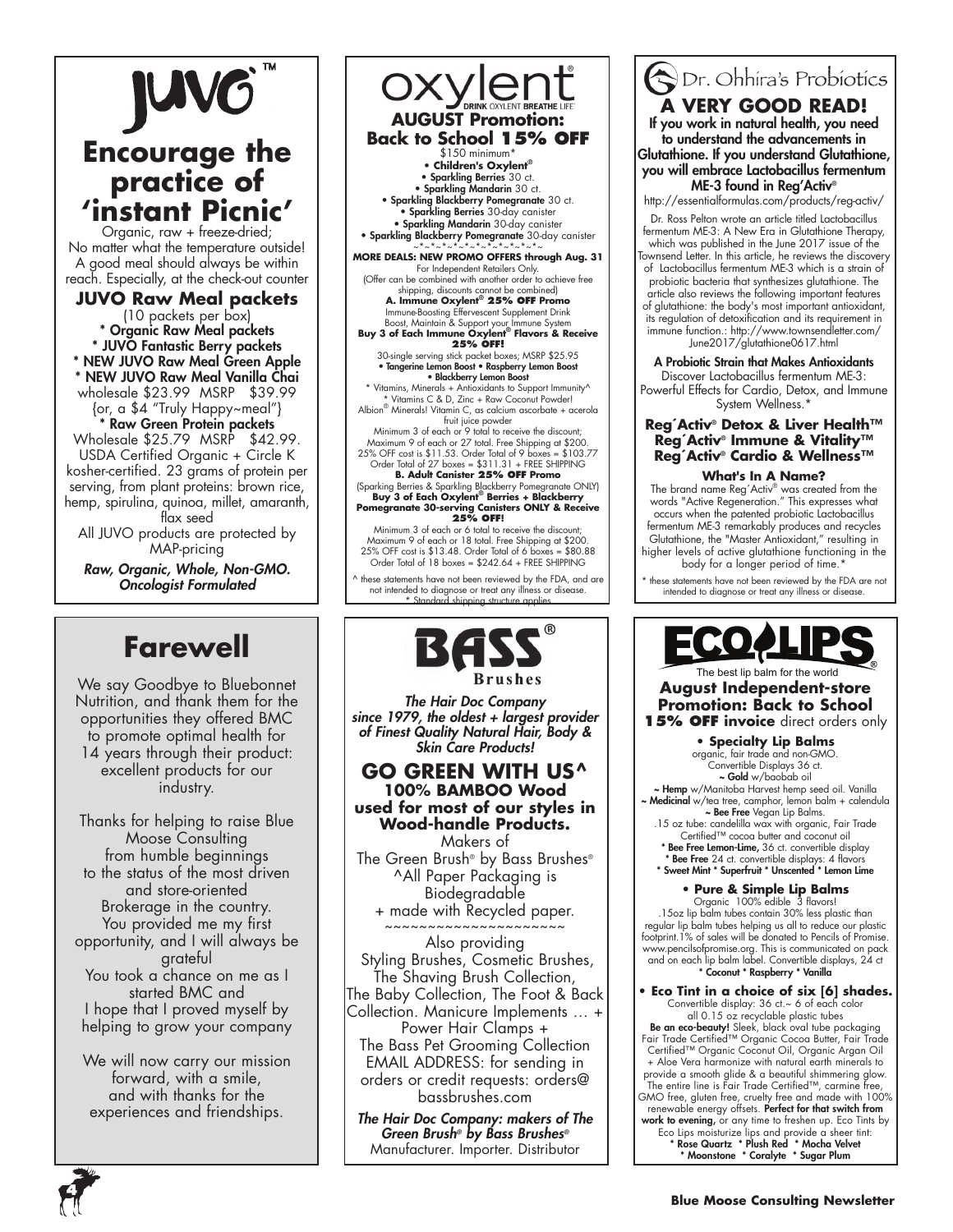# bodyceuticals **Make 2017 Vacations Healthy & Beautiful 30% OFF** • Beach Essentials Travel Set,

• Pineapple Kukui Body + Tan Oil • After Sun Skin Relief Oil

Beach Essentials Travel Set contains: Coconut Tan Oil, Essential Salve & After Sun Relief

4 ml. \$9.50/MSRP \$15.95

~\*~\*~\*~\*~\*~\*~\*~\* **AUGUST hot buy** \$5 Hot Buy on all Bodycocktail Flavors BodyCocktails Calendula Body Serums 2 oz.

• Organic Almond Marzipan

- Organic Coconut Chi Chi
	- Organic Key Lime
- Organic Pink Grapefruit
- Organic Vanilla Crème

^ Free shipping on orders \$75 & up! ^ Must use code to receive discount pricing. Valid through August. Code: BMCAugust

www.bodyceuticals.net https://www.facebook.com/Bodyceuticals https://www.instagram.com/bodyceuticals\_ calendula/ http://www.pinterest.com/bodyceuticals/ https://twitter.com/bodyceuticals\_ www.calendulaskincare.com

# <u>Immune</u> **HEALTH BASICS**

CLINICALLY PROVEN IMMUNE SUPPORT August Promotion: Wellmune® by

Immune Health Basics® **BUILD Your Immune Shelf Now: 10% OFF**

• 125 mg • 500 mg *"I took my Immune Health today!" The Single Most Important thing you can do for your health is Strengthen your Immune System* Must mention BMC Discount when placing order

#### ~~~~~~~~~~~~~~~ **NEW Opportunity: Rev•Up Wellness**

(pack of 30 Tablets in a box) featuring Abigenol® European Silver Fir Bark extract

- **Rev•Up Wellness DEFENSE w/Wellmune®**
- **Rev•Up Wellness ENDURANCE • Rev•Up Wellness VELOCITY w/Wellmune®**

**Ask your BMC Rep for excellent opening order discounts**

Rev•Up Wellness products exclusively contain Abigenol®! ~ contains 6 phenolic acids, three flavonoids and four lignans

Abigenol® - isolated from the bark of the Fir Needle (Abies alba) - low molecular weight polyphenols, proanthocyanidins + oligophens.

#### **Product notes**

**Children's Chewable** 25 mg 60 ct. returning before Back to School product will now be in a delightful orange flavor… a product perfect for the little ones….



in a variety of CBD products (extracts, creams, balms, vapes). We are branded as Aromaland Wellness, which is a division of Aromaland—a fine purveyor of essential oils and essential oil-based bath and beauty products for 31 years.

# **MushroomScience**

Two-month August-September Promo Best deals of the year: deeper discounts **Chaga + Shitake**

deals offered per Sku

The best-margin mushroom line with GREAT SAVINGS: both are 90 veg caps<br>**4 ea. = 15% 8 ea. = 20** 

**4 ea. = 15% 8 ea. = 20% 12 ea. = 25%**

**Chaga mushroom extract caps** *Immune Support\* + Antioxidant Support\** Organic Chaga mushroom (Inonotus obliquus) 300 mg. hot water extract 15% polysaccharides Chaga is unique: along with other like medicinal mushrooms, Chaga contains the beta glucan-rich polysaccharides for potent immune supporting properties\*. However, Chaga also contains other active compounds, betulinic acid + polyphenols, providing powerful anti-oxidant properties with a high ORAC

score if manufactured properly! **Shiitake mushroom extract caps**

*Immune Support\* + Liver Health\** Organic Shiitake mushroom (Lentinula edodes) 300 mg hot water/alcohol extract 5% polysaccharides 90 veggie capsules Shiitake was the 1st medicinal mushroom to be scientifically studied for its immune support properties.\* It was also the source of the first beta glucan isolate

used for immuno-modulation in human clinical studies and medical practice; Lentinan.

Mushroom Science®: best quality, best price, best value!!

PRODUCT NOTES: Due back in stock 2nd week August **Immune Builder™** ~ not combined with other specials

~ must mention 'BMC Summer Promotion' when placing order

These statements have not been evaluated by the Food & Drug Administration. This product is not intended to diagnose, treat, cure or prevent any disease.



August-September Bodycare Promo **Enjoy the smells of late Summer. 50%-margin bodycare line!** The Bodycare Collection **Lemongrass & Sage** 12 oz. bodycare 100% Pure Plant-Based ingredients Exceeds EU Cosmetic Directive Guidelines • Shampoo • Conditioner • Shower Gel • Hand & Body Lotion • Massage & Body • Bath Salts 20 oz. Scented and enhanced with an exclusive blend of pure therapeutic-grade Essential Oils of Lemongrass, Sage, and Vetiver that offers a clean, slightly spicy, invigorating aromatherapy experience **Buy 3 ea. per SKU = 10% OFF**

## **Buy 6 ea. per SKU = 15% OFF Buy 12 ea. per SKU = 20% OFF**

#### **More deals!**

• Lemongrass & Sage Glycerin bar soap  $\,$  6 ea. • Sage Dalmatian essential oil (10 ml. 1/3 oz.) **10% OFF**

• Summer Candle Sale **10% OFF** in units of 4 each style. Lemongrass & Sage soy candles Cup Terracotta 7.6 oz. • Amphora Terracotta 7.4 oz. Classic Terracotta 7.1 oz.

Elegance Terracotta (2 wicks) 8.1 oz. Terracotta candle container hand crafted in our ceramic workshop in Santa Fe, NM. Hand poured using natural soy wax grown by American famers. Natural, lead-free, cotton wick burns clean Burns for approximately 50 hours, with a beautiful handmade container as keepsake.

\* must ask for "BMC monthly deal" when placing order



#### **August Hair Renewal LINE DRIVE the best-sellers 15% OFF**

- **Color Fixation Line:** color support for all hair
- **Henna Powders:** 8 shades of beauty • **Henna Creams:** 15 flawless shades

**Color Fixation Line** Restorative Mask 7.6 fl. Oz. Single Application 1.05 fl oz. Leave-in Cream Conditioner 10.14 fl. Oz.

Restorative Shampoo 8.45 fl. oz. Restorative Conditioner 8.45 fl. oz. **Henna Powders** 1.76 oz.

• Mahogany • Ash Brown • Brown • Golden Brown • Red • Neutral • Strawberry Blonde

• Burgundy • Swedish Blonde The healthiest & safest way to cover your grey or change your hair color. A complete beauty hair treatment

#### **Henna Creams** 2.3 fl. oz.

- Light Brown Dark Brown Golden Brown
- Ash Blonde Golden Blonde Light Blonde
- Swedish Blonde Reddish Dark Blonde Red • Black • Silver Fox • Mahogany • Burgundy

• Copper • Chocolate While coloring gray on 1st application, Surya Brasil Henna Cream Color does NOT contain ammonia, PPD, parabens, peroxide, resorcinol, heavy metals, artificial fragrance, mineral oils, GMO's or gluten. Like all of Surya Brasil's products the Henna Cream is 100% vegan + cruelty free. ~ Your Healthiest Hair Color Ever ~ High Performance and Safe Botanical



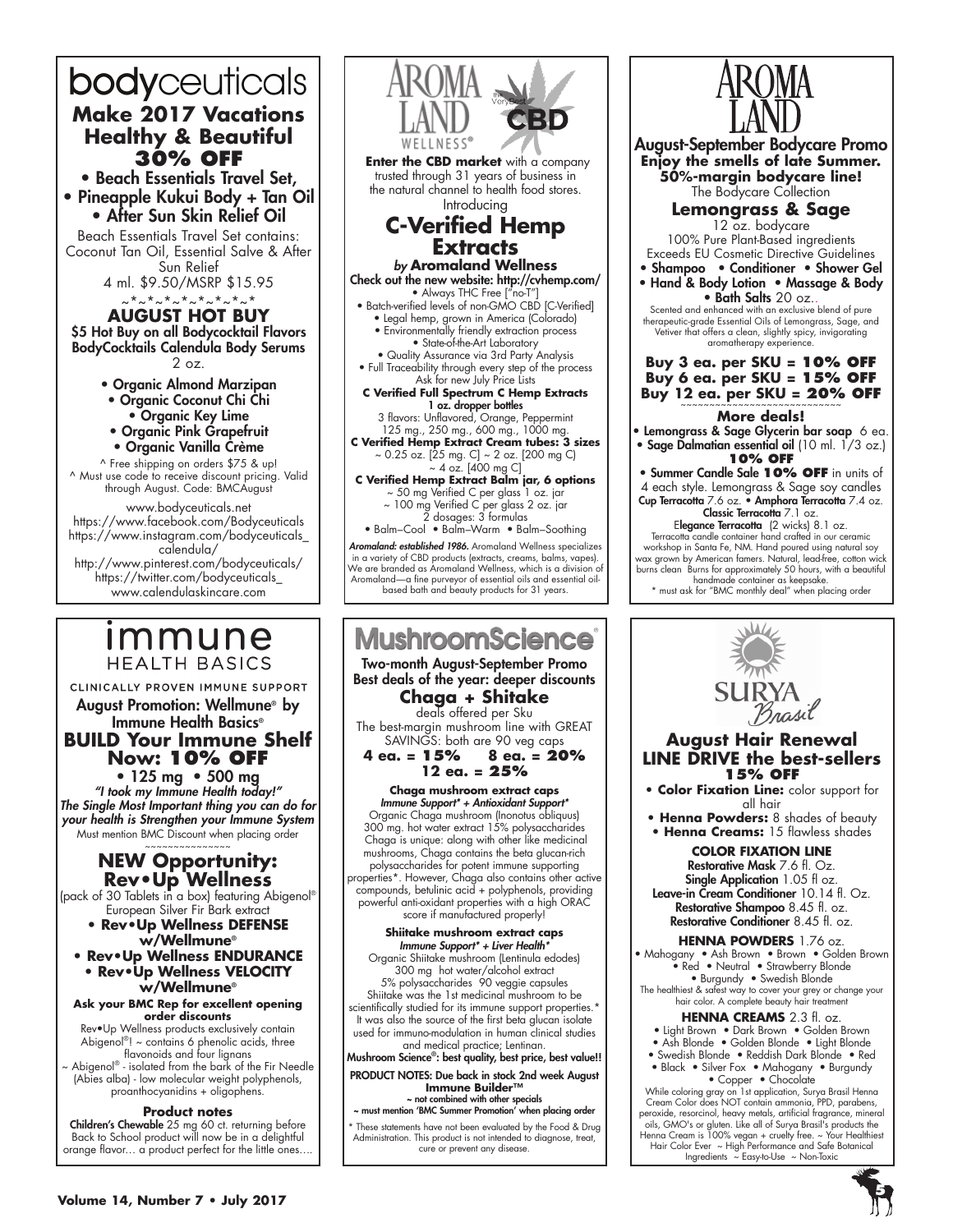# **Safe Enough for Children**

carry them all and let the parents tell you which are the best sellers. 25 SKUs that can shine, and bring people in. Consider Nordic Naturals® generous Coop advertising program as a conduit to match your revamped Omega-3 set and you can carry them all because they all sell, once you define the market and reinvigorate commitment.

Nordic Naturals® *Nordic Berries*™ is quite simply the best-selling and besttasting Children's Multi available anywhere. Kids will love this new habit! Ambitious stores will stack a mountain of these three SKUs—the sweet-and-sour Citrus gummy berries in 120 and 200 count sizes, and the newer Cherry Berry Gummy—and let the word get around that health is easy with a treat at the end of the daily stop at the kitchen supplements table. Many stores will find new, larger business just by announcing the merits of this basic daily Multi for Kids.

As I have always said, an Omega-3 supplement is the most important thing to present to the little loved one every day: so leverage these essentials this Back to School season by marketing Nordic Berries™ as an ideal companion to any Nordic Naturals Omega-3 product. Nordic-quality, natural triglyceride form Omega-3 fish oils (with algal oil options for vegetarians), combined with a chewable, pectin-based multivitamin (for ages 2+) that provides essential nutrients—including zinc and vitamins A, B, C, D3, & E. All, of course, with NO artificial coloring, flavoring, or preservatives.

Now, the beauty of it all. You can make a veritable health apothecary while capitalizing on minimum space by building out your set with the small-bottle powerhouses from Herb Pharm® and Newton Homeopathics™, carrying every product in the space that it takes to side-byside twenty-seven (27) 1 oz. bottles of health support, made the best way possible.

You can do it! And every year you can reinvent the message, gaining new health advocates and expanding the health everywhere. These are the core products to help you with this quest.

Now, I want to share what I have learned more fully since the last Season when BMC offered to work with you to make your Children's Health section work, because our mission should always be to constantly understand healing more fully and to share the knowledge that we learn. Homeopathy is really an essential for the heath care of every young soul.

How much have you delved into the theory and the practice of the Medicine of Homeopathy? It is really a most beautiful and precise view of the world around us. Homeopathy acknowledges and appreciates the interconnectedness of all that defines functioning physiology. Homeopathy does

not force the limitations of specialization, or *continued from page 2* tunnel visions professing that a one pill/**YOUR COMMUNITY'S** injection/surgery fits all can magically resolve an isolated issue without damaging other simultaneously integrated chemical, neurological hormonal systems. Homeopathy would never demand compliance while shuttering a truth—if one were present—about contraindications. Fortunately for Homeopathy, it is so gentle that safety is an underlying assumption. Homeopathy accepts the science that the body is an integrated system of reactions, but it also understands the art and music that the best answers often come from listening and observing in the moment. Homeopathy can work faster than any other imaginable medicine, and it can work effectively on the most deeply-held and chronic concern—where allowing the body to respond is necessary for true healing. Homeopathy works best in the absence of a sterile attitude, and Homeopathy has been shown to perform miracles on the battlefield in mud and brackish water for lifesaving events: as long as one has the knowledge and observes the patient. Finally, homeopathy is the best choice for humanity when the next pandemic appears. We must do everything in our power to make sure that the skillset of Homeopath is passed down from generation to generation.

But ask the Doctors who employ Homeopathy to save children's lives if they believe that this 21st Century Medicine is hocus pocus? People who have learned to employ homeopathy to change a child's disposition or allay fear while calming a disruption have to show great compassion as they deflect the arrogance of the so-called scientific class. The music of healing is most beautifully presented in the inner-sounds of homeopathy at work. Forgetting the loud banter of the authorities, Homeopathy is the perfect conduit for Children's Health.

A few points I have learned from being open to the study of Homeopathy, and especially the wherewithal that Dr. Luc Chaltin taught as he worked to bring Clinical Homeopathy to America. First, whether you agree as to the main causes of illness and disease or not (and too many people have not even opened up their minds to the fact that there is not consensus on this basic consideration), the Immune System must be strong enough to respond. If that premise is not addressed, then problems will fold upon themselves layer by layer, and the sick Child will never become a fully healthy Adult. So, we should all be searching for the best ways to affect the development of the immune system of a growing body. As a society, we have completely ignored this basic foundation, The Single Most Important Thing you can do for your Health is Strengthen your Immune System. A growing body is a grown body in development, so we need to spend time understanding safe systems to

continued on page 7

# **future: you have the space.**

#### **Each of these SKUs will certainly help one family this year if they are found in your store!**

#### **Newton for Kids**

1 oz. + 2 oz. liquids & 1 oz. pellets All 50%-margin line MSRP 1 oz. \$16.00; 2 oz. \$26.00

Homeopathic OTC Allergies Homeopathic OTC Airway Ease (formerly Asthma Rescue~Cough) Homeopathic OTC Fever~Infection Homeopathic OTC **Detoxifier** Homeopathic OTC **Bowel~Digestive Care** Homeopathic OTC Hypercalm~Mental Focus Homeopathic OTC Bedwetting Homeopathic OTC Constipation Homeopathic OTC Diarrhea Homeopathic OTC Sniffles Homeopathic OTC **Teething~Colic** Homeopathic OTC **Tummy Upset** Homeopathic OTC Vaccination~Illness Assist Homeopathic OTC **Bangs~Scrapes** Homeopathic OTC **Kids Ear Care** 

While checking out the site, sign up for the newsletter and to be registered for Prizes for the Newton 30th Birthday Celebration!! www.newtonlabs.net/ComplexesKids/ products

#### **HERB PHARM'S CHILDREN'S HERBALS**

*Expertly Formulated, Doctor-Recommended Formulas* 

- all 50%-margin line
- 1 oz. MSRP either \$13.50 or \$14.00
- $\sim$  available in 1 oz. + 4 oz. sized glass bottles
- $\sim$  made with certified organic  $+$  sustainably wildcrafted herbs
- ~ purity, identity & potency tested
- https://www.herb-pharm.com/herbs-for-kids
- ~ Kids Captain Concentrate™
- ~ Kids Cough Crusader™
- ~ Kids Immune Fortifier™
- ~ Kids Fast Asleep™
- ~ Kids Sinus Samurai™
- ~ Kids Throat TLC ™
- ~ Kids Immune Avenger™
- ~ Kids Tummy TLC™
- ~ Kids Mullein Garlic Ear Oil
- ~ Kids Black Elderberry Glycerite
- ~ Kids Echinacea Glycerite
- ~ Kids Lemon Balm Calm Glycerite™
- 
- *Looking for social media support?*

Remember that these formulas are recommended by MD. and author, Dr. Aviva Romm You can also direct parents to *https://www.healthiestkids.com/*

You can gain understanding of herbs everyday: so stay tuned The pictures are beautiful: see Herb Pharm® harvesting the good stuff: *https://www.instagram.com/herbpharm/ https://www.facebook.com/HerbPharm https://twitter.com/herbpharmoregon* 

Support for kid's needs don't have to come in day-glow colors or in chemically coated cartoon shapes. Break away from the OTC aisle and explore options for your kids you<br>can feel good about.

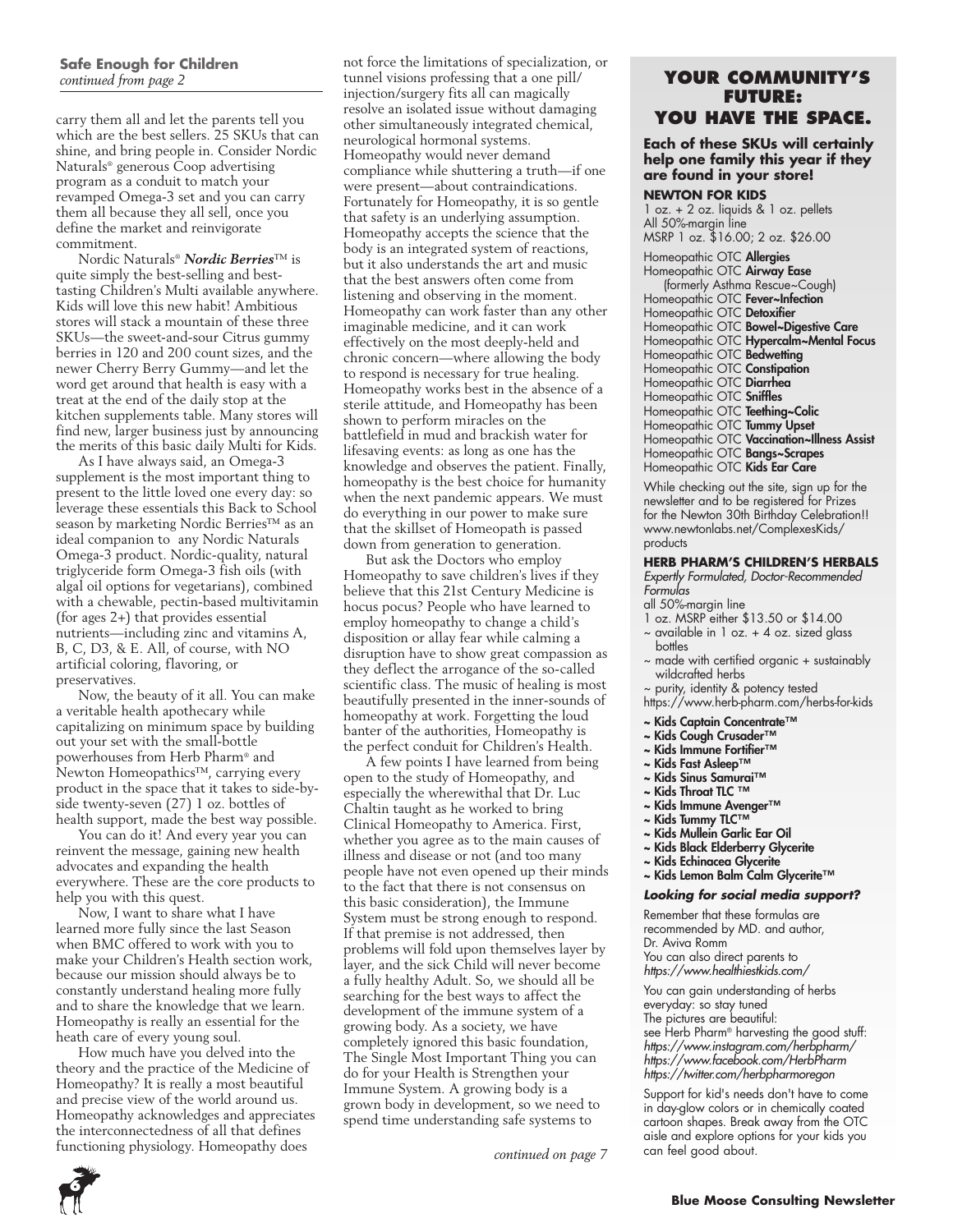#### **Safe Enough for Children**  *continued from page 6*

assist the maturation of a growing Immune System. Homeopathy already does that.

At every stage of life, the immune system must be strong enough to respond. How humble can we be in doing the basic things to make this happen? Well, long after Hahnemann passed and his teachings survived him to help the world, theories of Homeopathy developed to treat body systems, especially to create a response that "cleared the terrain." The presumption is that if homeostasis can be attained, then the body should be able to keep itself functioning well, specifically in regard to eliminating toxins and their build up which obviously can interfere with the proper function of every body system. How to get the body to respond and perform this basic health function? As the natural health movement has always embraced Detox and Tissue Cleanings, certain branches of Homeopathy have been exploring this phenomenon for decades with research into how to assist the body to perform optimally by means of homeopathic support. Dr. Luc was a student of the potential of this therapy, and he advanced it through Clinical practice and through teaching. The beauty of this subtle science is that it is both purposeful and mild/gradual, the way the best healing occurs.

And I now believe that this is most applicable for Children. Our poor progeny: they are being asked to grow and live in consistently more polluted times. Artificial colors blossomed when I was a kid eating the marvel foods of the 60s. Preservatives have become so oblique and sinister that their names do not accurately define what they are anymore. There are more manmade, untested and unregulated chemicals in our atmosphere than there are habitable planets in the universe. Breathing is a liability. So, when you see that Child

lying still asleep and you well up with thoughts of perfect peacefulness, realize that the sweet innocent little being is working overtime to process a chemical soup of toxins that we were not exposed to when we were young. Add to that the fact that the Child's developing internal filters are being asked to do the heroic against the unknown without any support (lollipops only work at banks). Again, we should turn to food: living and Organic food—that is the best present that could ever be given to a Child. That, and teaching the Child to appreciate cooking real food properly, and farming.

Every one of Newton Homeopathic™ OTC products in their Newton for Kids line is better than any other product of its kind on the market, because the formula was built with this concern in mind. Since the whole body is being considered, and there is an attempt to assist the body to heal and cleanse, the formulas work efficiently for the greatest number of people. And the Formulas are always safe (as recommended).

So, as you move towards building a legoish endcap of things good for kids—and things that parent's will appreciate and consider for their little joys—please consider learning all the applications of Newton Homeopathic™ products, but especially the Kids Detoxifier.

As Newton enters a shared celebration of 30 years of manufacturing superior, effective and safe Homeopathic products, I ask you to explore the potential of this Newton *Kids Detoxifier* formula. The product was made as an adjunct to every formula in the line: as obviously when a body is working well, then it can most effectively accomplish other self-healing actions. If Kids Detoxifier reduces symptoms and accelerates healing response, you will then naturally feel empowered to further promote the Kids Detoxifier with marketing and shelf space; maybe even offering register placement during the Back

*continued on page 8*

#### **Newton Homeopathics™ Kids Detoxifier**

**Formulated for symptoms associated with toxicity such as hypersensitivity, sluggish elimination and other related symptoms.** 

Directions: Children, ages 0 to 11, give 3 drops or pellets by mouth (ages 12 and up, give 6 drops or pellets) at bedtime or as directed by a health professional. Under age 2, crush/dissolve pellets in purified water. Sensitive persons begin with 1 drop or pellet and gradually increase to full dose.

Active Ingredients: Equal parts of *Carduus marianus 3x, Cynara scolymus 3x, Solidago virgaurea 3x, Taraxacum officinale 3x, Benzoicum acidum 10x, Berberis vulgaris 10x, Bryonia 10x, Cantharis 10x, Carduus benedictus 10x, Ceanothus americanus 10x, Chelidonium majus 10x, Chionanthus virginica 10x, Cinchona officinalis 10x, Dioscorea villosa 10x, Dolichos pruriens 10x, Iris versicolor 10x, Juniperus communis 10x, Nux vomica 10x, Ptelea trifoliata 10x, Taraxacum officinale 10x, Uricum acidum 15x.*  Liquid Inactive Ingredients: USP Purified water; USP Gluten-free, non-GMO, organic cane alcohol 20%. Pellet Inactive Ingredients: Gluten-free, non-GMO, organic

beet-derived sucrose (lactose free) pellets.



### **PRODUCT SPOTLIGHT: Oxylent**

**If you are expecting any hot weather this summer, then you have to know you can sell oceans-worth of Oxylent®! Call your BMC REP today and ask about creating a Summer Hydration Station**

#### **Oxylent® PRODUCT NOTES:**

Everyone needs new customers, REMEMBER! the Clean Athlete LOVES Sport Oxylent®! • Sport Oxylent® Blueberry Burst

• Sport Oxylent® Lemon Lime Burst Both available in:

30-day supply canisters [7.8 oz.] for the avid Oxylent® lifestyler (100%-recyclable canisters) + 15-count single serve boxes

#### **A great-tasting effervescent offering:**

• Energy

The amino acid Citrulline Malate & B vitamins enhance energy & blood flow† Creatine MagnaPower® boosts ATP in muscles†

#### • Stamina

Electrolytes & minerals promote hydration† Sustamine® combines Glutamine & Alanine to sustain energy†

SOD (superoxide dismutase) inhibits muscle fatigue & breakdown†

#### • Recovery

Powerful antioxidant enzyme SOD Superfruit AuroraBlue<sup>®</sup> blueberry (in Blueberry Burst) Vitamins C and D

#### *DRINKOXYLENTFUELLIFE™*

~\*~\*~\*~\*~\*~\*~\*~\*~\*~\*

#### **Oxylent® Rebrand:**

Enjoy the exciting Oxylent® label REBRAND SAME great Award-winning Formula with a Brand New Look

- Superior multivitamin & mineral content, including Methyl Folate
- High-quality Albion® Chelated Minerals
- NO gluten, dairy, caffeine, soy, GMOs or sugar. 0 total carbohydrates: 0 sugars

• "More money from other places". Let Oxylent® help you market to new customers: Ask your BMC Rep about opportunities with the Oxylent® Water Bottle clip-Sampling Programs.

#### **Promote Community Health NOW** KIDS OXYLENT® for the best of all habits

- KIDS need basic nutrition all summer long: and Oxylent® makes it fun…a brief list of the benefits of taking Children's Oxylent® Supplement Drink:
- Nurtures, strengthens & supports† • Superior Children's Multivitamin & Mineral content
- Best-quality Albion® Chelated Minerals, value backed by science
- Optimal bioavailability via effervescent delivery
- Healthier alternative to sugary drinks, chewables & gummies!
- NO gluten, dairy, soy, GMOs or sugar sweetened with pure Stevia
	- Available in a 30-single serving stick packet box

† these statements have not been reviewed by the FDA, and are not intended to diagnose or treat any illness or disease.